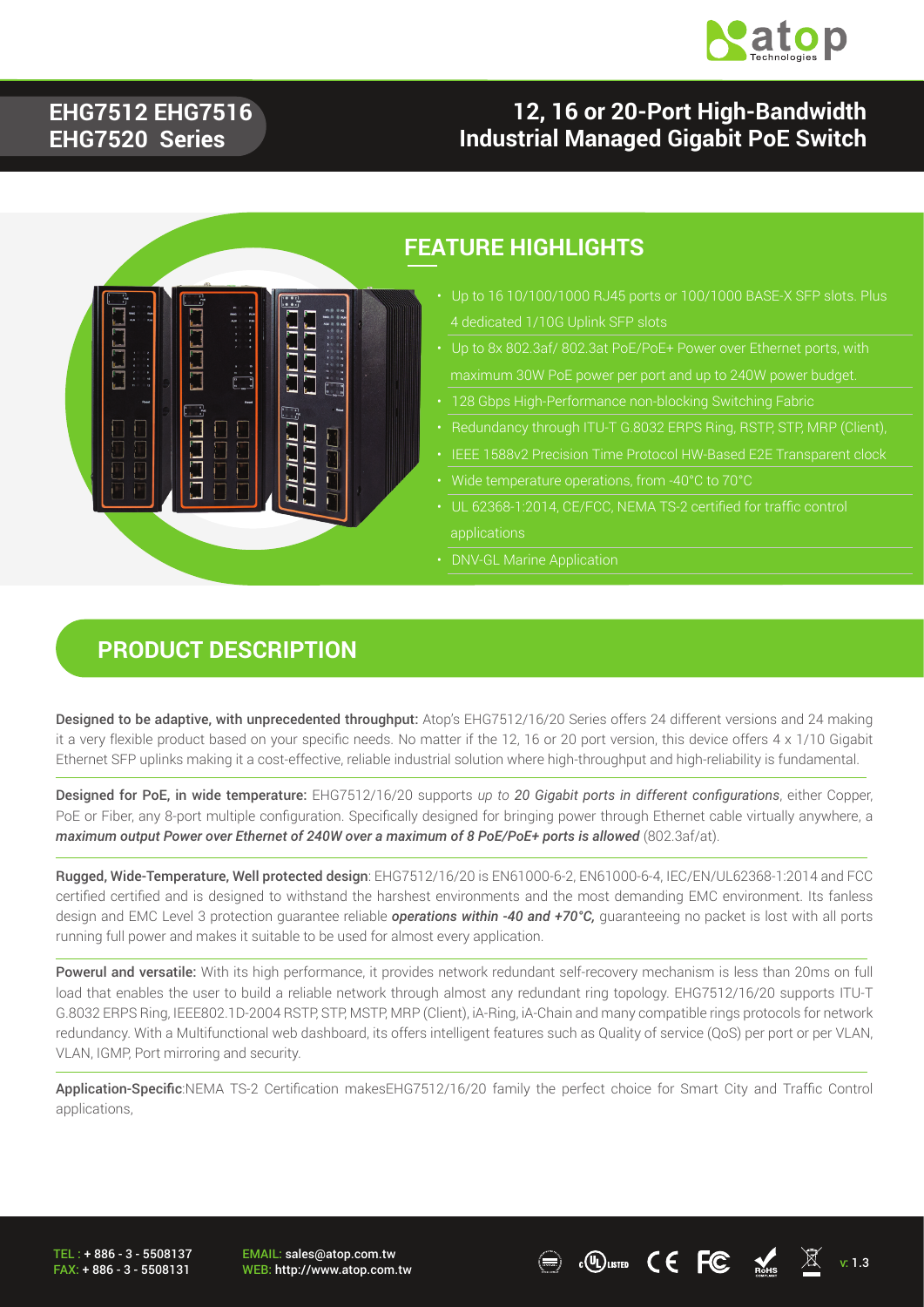

 $\sum_{\text{Rohs}}$   $\sum_{\text{Rohs}}$   $\sum_{\text{Rohs}}$  v: 1.3

### **SPECIFICATIONS**

| <b>Technical Specifications</b>                                                                                                                                                                   |                                                                                                                                                                                                                                                                                                                                                                                                                                                                                                                                                                                                                                                                                            |                                                                                                      |  |
|---------------------------------------------------------------------------------------------------------------------------------------------------------------------------------------------------|--------------------------------------------------------------------------------------------------------------------------------------------------------------------------------------------------------------------------------------------------------------------------------------------------------------------------------------------------------------------------------------------------------------------------------------------------------------------------------------------------------------------------------------------------------------------------------------------------------------------------------------------------------------------------------------------|------------------------------------------------------------------------------------------------------|--|
| Model Name                                                                                                                                                                                        | EHG7512 (12 ports); EHG7516 (16 ports); EHG7520 (20 ports)                                                                                                                                                                                                                                                                                                                                                                                                                                                                                                                                                                                                                                 |                                                                                                      |  |
| <b>Switch Properties</b>                                                                                                                                                                          |                                                                                                                                                                                                                                                                                                                                                                                                                                                                                                                                                                                                                                                                                            |                                                                                                      |  |
| <b>Priority Queues</b><br><b>VLAN Table</b><br>MAC-Based VLAN<br>VLAN ID Range<br>Trunk Group<br>Static IGMP Groups<br>Dynamic IGMP Groups<br>MAC Table Size<br>Packet Buffer Size<br>Jumbo Frame | 8<br>4096<br>512<br>VID 1 to 4094<br>4<br>128<br>256<br>16K<br>1.5 MB<br>9216 Byte                                                                                                                                                                                                                                                                                                                                                                                                                                                                                                                                                                                                         |                                                                                                      |  |
| <b>Ethernet</b>                                                                                                                                                                                   |                                                                                                                                                                                                                                                                                                                                                                                                                                                                                                                                                                                                                                                                                            |                                                                                                      |  |
| Standards                                                                                                                                                                                         | IEEE 802.3 for 10BaseT<br>IEEE 802.3u for 100BaseT(X)<br>IEEE 802.3ab for 1000BaseT(X)<br>IEEE 802.3z for 1000BaseX<br>IEEE 802.3ae For 10 Gigabit Ethernet Fiber<br>IEEE 802.3x for Flow Control, back pressure flow control<br>IEEE 802.1D-2004 for Spanning Tree Protocol<br>IEEE 802.1w for Rapid Spanning Tree Protocol<br>IEEE 802.1s for Multiple Spanning Tree Protocol<br>IEEE 802.1Q for VLAN Tagging<br>IEEE 802.1p for Class of Service<br>IEEE 802.1X for Authentication<br>IEEE 802.3ad for Port Trunk with LACP<br>IEEE 802.3az for Energy Efficient Ethernet                                                                                                               |                                                                                                      |  |
| Protocols                                                                                                                                                                                         | IPv4, IPv6, IGMPv1/v2/v3, IGMP Snooping, GARP, GMRP, GVRP, SNMPv1/v2c/<br>v3, SNMP Inform, ICMP, Telnet, SSH, DHCP Relay/Client, BootP, TFTP, SMTP,<br>SMTP (Gmail), RMON, HTTP, HTTPS, Syslog, MRP (Client), LLDP, 802.1x, EAP,<br>RADIUS, TACACS+, Mirror port, QoS, ACL, ITU-T G.8032 ERPS Ring, STP,<br>RSTP, MSTP, Compatible Ring/Chain, U-Ring, NTP Server/Client, Serial Con-<br>sole, Modbus/TCP, IEEE 1588 PTP V1/V2, UDLD, Security, Trunk, LACP, MLD,<br>802.1Q VLAN, Port-Based VLAN, MAC-Based VLAN, IP-Subnet-Based VLAN,<br>Protocol-Based VLAN, QinQ, 802.1x, ARP spoof Prevention, DHCP snooping,<br>IP source Guard, Dynamic ARP Inspection, Profinet, DHCP relay Agent |                                                                                                      |  |
| Redundancy                                                                                                                                                                                        | ITU-T G.8032 ERPS Ring, STP, RSTP, MSTP, Compatible Ring/Chain, U-Ring                                                                                                                                                                                                                                                                                                                                                                                                                                                                                                                                                                                                                     |                                                                                                      |  |
|                                                                                                                                                                                                   | Network Synchronization                                                                                                                                                                                                                                                                                                                                                                                                                                                                                                                                                                                                                                                                    | NTP Server/Client, SNTP                                                                              |  |
| Time Synchronization                                                                                                                                                                              | <b>Precision Network</b><br>Synchronization                                                                                                                                                                                                                                                                                                                                                                                                                                                                                                                                                                                                                                                | IEEE1588v1 OC/BC (Software)<br>IEEE1588v2 E2E TC (Hardware) - ns acc.<br>IEEE1588v2 OC/BC (Software) |  |
| <b>Automation Profiles</b>                                                                                                                                                                        | Modbus/TCP device status registers provided                                                                                                                                                                                                                                                                                                                                                                                                                                                                                                                                                                                                                                                |                                                                                                      |  |
| <b>SNMP MIB</b>                                                                                                                                                                                   | MIB II, IF-MIB, SNMPv2 MIB, BRIDGE-MIB, RMON MIB Group 1,2,3,9, RFC<br>RFC 1157, RFC 1213, RFC 1215, RFC 1493, RFC 1643, RFC 1757, RFC 2011,<br>RFC 2012, RFC 2013, RFC 2233, RFC 2571, RFC 2742, RFC 2819, RFC 2863,<br>RFC 3411, RFC 3412, RFC 3413, RFC 3414, RFC 3415, RFC 2674                                                                                                                                                                                                                                                                                                                                                                                                        |                                                                                                      |  |
| <b>Power</b>                                                                                                                                                                                      |                                                                                                                                                                                                                                                                                                                                                                                                                                                                                                                                                                                                                                                                                            |                                                                                                      |  |
| Input Voltage                                                                                                                                                                                     | 9-57 VDC for Non-PoE models<br>45-57 VDC for 802.3af mode<br>51-57 VDC for 802.3at mode                                                                                                                                                                                                                                                                                                                                                                                                                                                                                                                                                                                                    |                                                                                                      |  |

TEL : + 886 - 3 - 5508137 FAX: + 886 - 3 - 5508131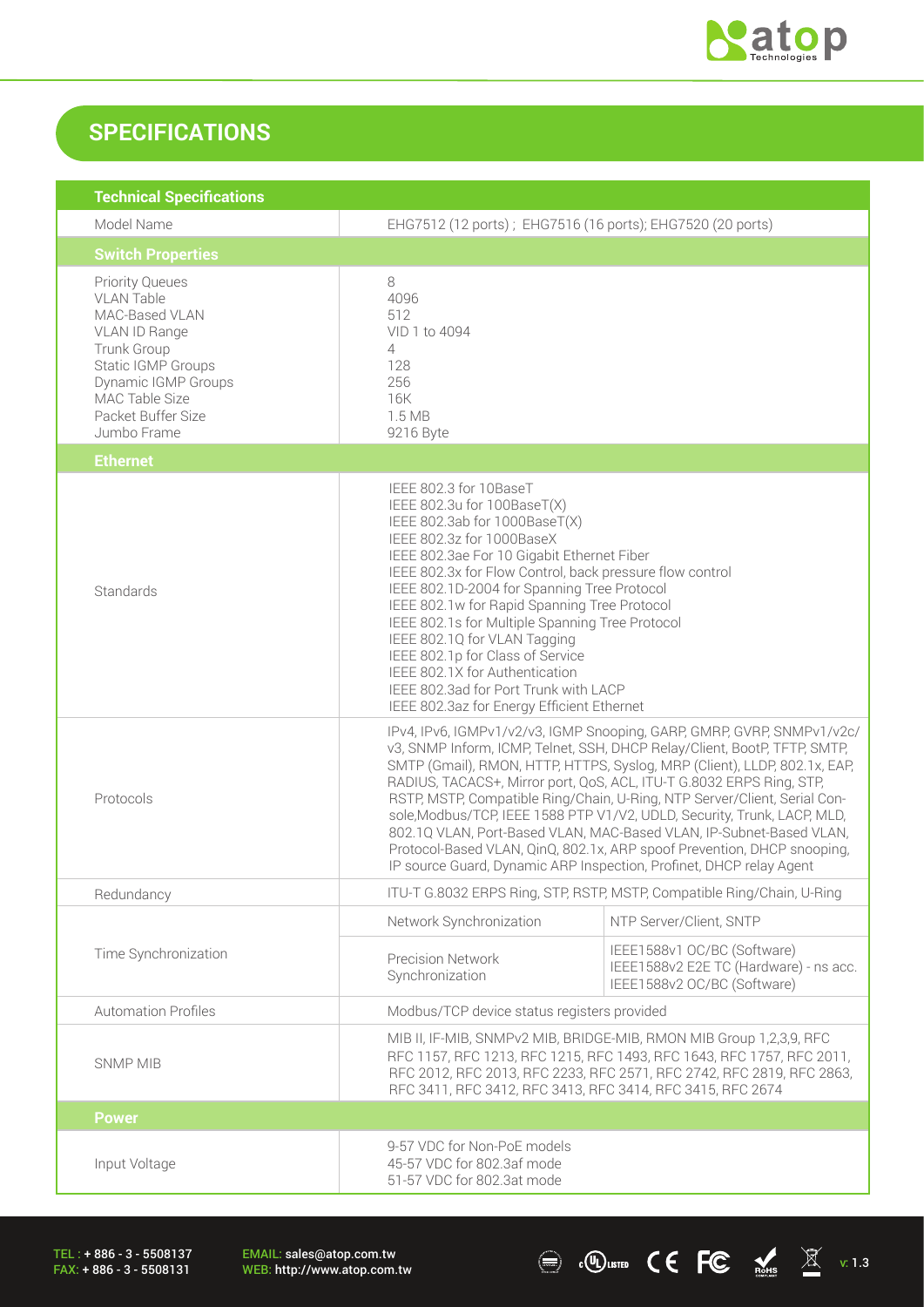

| Input Current (System)                                                                                                        | Max. 2.2 A @ 12 VDC (without PoE)<br>Max. 3.3 A @ 45 VDC (Support up to 8 ports at 15.4W per PoE port)<br>Max. 5.2 A @ 51 VDC (Support up to 8 ports at 30W per PoE port)                                                                                                                                                                                            |
|-------------------------------------------------------------------------------------------------------------------------------|----------------------------------------------------------------------------------------------------------------------------------------------------------------------------------------------------------------------------------------------------------------------------------------------------------------------------------------------------------------------|
| Power Consumption (System)                                                                                                    | Max. 26.4 W @ 12 VDC (without PoE)<br>Max. 148.5 W @ 45 VDC (Support up to 8 ports at 15.4W per PoE port)<br>Max. 265.2 W @ 51 VDC (Support up to 8 ports at 30W per PoE port)                                                                                                                                                                                       |
| Connector<br><b>Reverse Polarity Protection</b>                                                                               | 5-Pin 5.08mm Lockable Terminal Block<br>Yes                                                                                                                                                                                                                                                                                                                          |
| <b>Interfaces</b>                                                                                                             |                                                                                                                                                                                                                                                                                                                                                                      |
| RJ45 Ports<br>Fiber Optics Ports<br><b>I FD Indicators</b><br>Console<br>Relay Output<br><b>DIP Switches</b><br><b>Button</b> | Up to $1610/100/1000$ BASE-T(X) auto negotiation speed<br>Up to 16 100/1000BASE-X SFP slot plus 4 1000BASE-X or 4 10G SFP slots<br>PWR1, PWR2, Alarm, Run, Ring, Ring Master, RJ-45 Link/Speed, SFP Link, PoE<br>RS232 (RJ45 connector)<br>2 relay outputs with current carrying capacity of 1A @ 24 VDC<br>Ring Control and Profinet Setting<br><b>Reset Button</b> |
| <b>Physical Characteristics</b>                                                                                               |                                                                                                                                                                                                                                                                                                                                                                      |
| Housing<br>Dimension ( $W \times H \times D$ )<br>Weight<br>Installation                                                      | IP30 SPCC Metal housing, ruggedized Heat-sink<br>EHG7512: 76 x 200 x 160 mm; EHG7516-EHG7520: 95 x 200 x 160 mm<br>$2,500$ a<br>DIN-Rail, Wall mount (optional kit)                                                                                                                                                                                                  |
| <b>Environmental Limits</b>                                                                                                   |                                                                                                                                                                                                                                                                                                                                                                      |
| <b>Operating Temperature</b><br>Storage Temperature<br>Ambient Relative Humidity                                              | $-40^{\circ}$ C $\sim$ 70°C (-40°F $\sim$ 158°F)<br>$-40^{\circ}$ C $\sim$ 85°C (-40°F $\sim$ 185°F)<br>5%~95%, 55°C (Non-condensing)                                                                                                                                                                                                                                |

### **DIMENSIONS & LAYOUT**



 $\textcircled{\tiny{H}}$  .  $\textcircled{\tiny{K}}$  atoms  $\textcircled{\tiny{K}}$  atoms  $\textcircled{\tiny{K}}$  v: 1.3

EMAIL: sales@atop.com.tw<br>WEB: http://www.atop.com.tw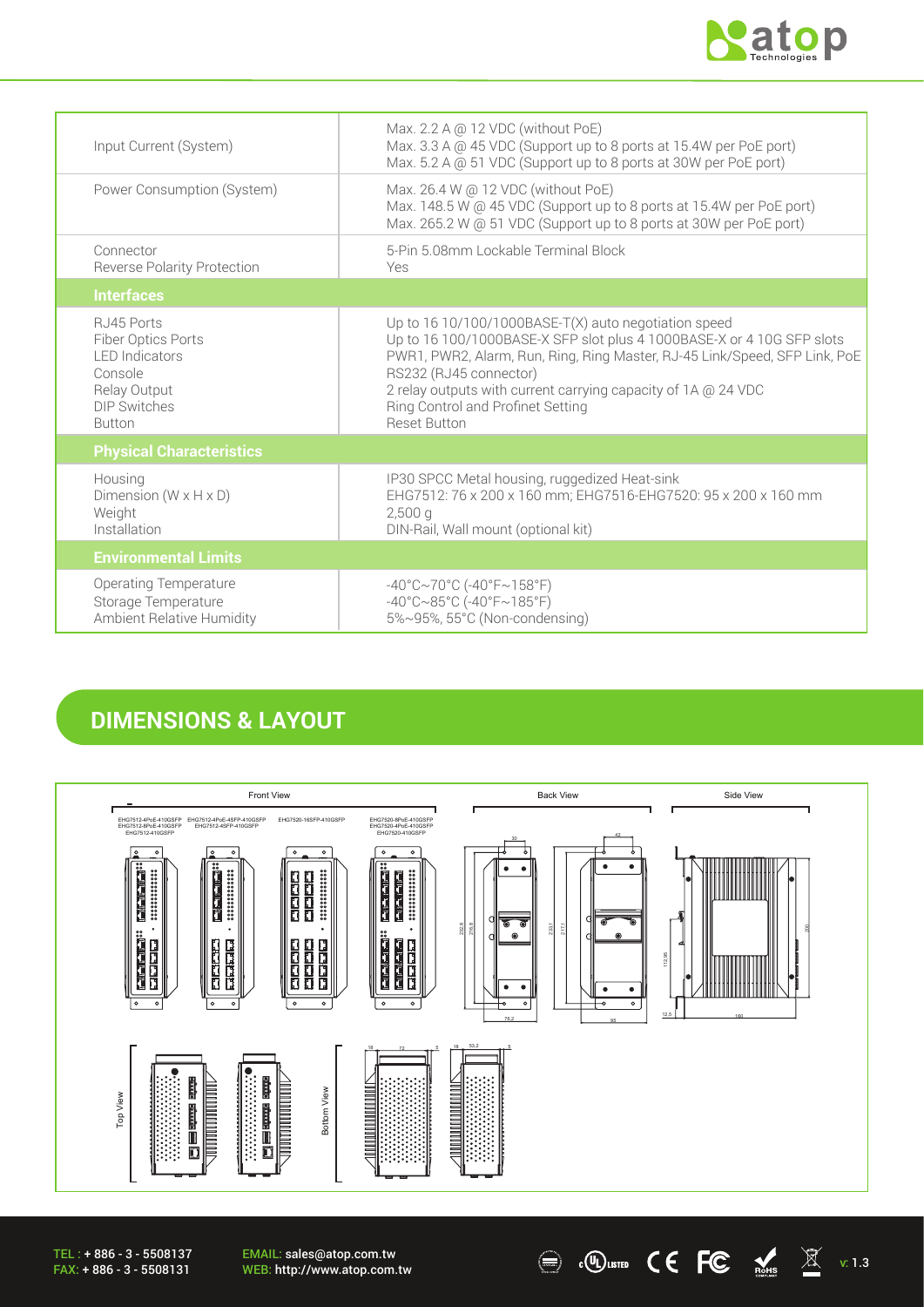

# **REGULATORY APPROVALS**

| <b>Regulatory Approvals</b> |                                                                                                                |                                                      |                                                                  |              |
|-----------------------------|----------------------------------------------------------------------------------------------------------------|------------------------------------------------------|------------------------------------------------------------------|--------------|
| Safety                      | UL62368-1, 2nd Ed., CSAC22.2 N. 62368-1-14, NZS62368.1:2018, EN62368-1:2014+A11:2017                           |                                                      |                                                                  |              |
| <b>Traffic Control</b>      | NEMA TS-2                                                                                                      |                                                      |                                                                  |              |
| <b>EMC</b>                  | FCC Part 15, Subpart B, Class A<br>EN 55032, EN 55024, EN 61000-3-2, EN 61000-3-3, EN 61000-6-2, EN 61000-6-4, |                                                      |                                                                  |              |
| <b>DNVGL Maritime</b>       | DNV-GL                                                                                                         |                                                      |                                                                  |              |
| <b>Test</b>                 |                                                                                                                | Item                                                 | <b>Value</b>                                                     | <b>Level</b> |
| IEC 61000-4-2               | <b>ESD</b>                                                                                                     | Contact Discharge<br>Air Discharge                   | ±6KV<br>±8KV                                                     | 3<br>3       |
| IEC 61000-4-3               | <b>RS</b>                                                                                                      | 80-1000MHz<br>1.4-2.0GHz<br>$2.0 - 2.7$ GHz          | 10(V/m)<br>3(V/m)<br>10(V/m)                                     | 3<br>3<br>3  |
| IEC 61000-4-4               | <b>EFT</b>                                                                                                     | <b>AC Power Port</b><br>DC Power Port<br>Signal Port | ±2.0kV<br>±2.0kV<br>±1.0kV                                       | 3<br>3<br>3  |
| IEC 61000-4-5               | Surge                                                                                                          | DC Power Port<br>DC Power Port<br>Signal Port        | Line-to Line±1.0kV<br>Line-to Earth±2.0kV<br>Line-to Earth±2.0kV | 3<br>3<br>3  |
| IEC 61000-4-6               | <b>CS</b>                                                                                                      | $0.15 - 80$ MHz                                      | 10V rms                                                          | 3            |
| IEC 61000-4-8               | PFMF                                                                                                           | Enclosure                                            | 30 V/m                                                           | 4            |
| IEC 61000-4-11              | <b>DIP</b>                                                                                                     | <b>AC Power Port</b>                                 |                                                                  | A            |
| Shock<br>Drop<br>Vibration  | MIL-STD-810G Method 516.5<br>MIL-STD-810F Method 516.5<br>MIL-STD-810F Method 514.5 C-1 & C-2                  |                                                      |                                                                  |              |
| RoHS II                     | Yes                                                                                                            |                                                      |                                                                  |              |
| <b>MTBF</b>                 | 20 Years                                                                                                       |                                                      |                                                                  |              |

TEL : + 886 - 3 - 5508137 FAX: + 886 - 3 - 5508131

EMAIL: sales@atop.com.tw<br>WEB: http://www.atop.com.tw

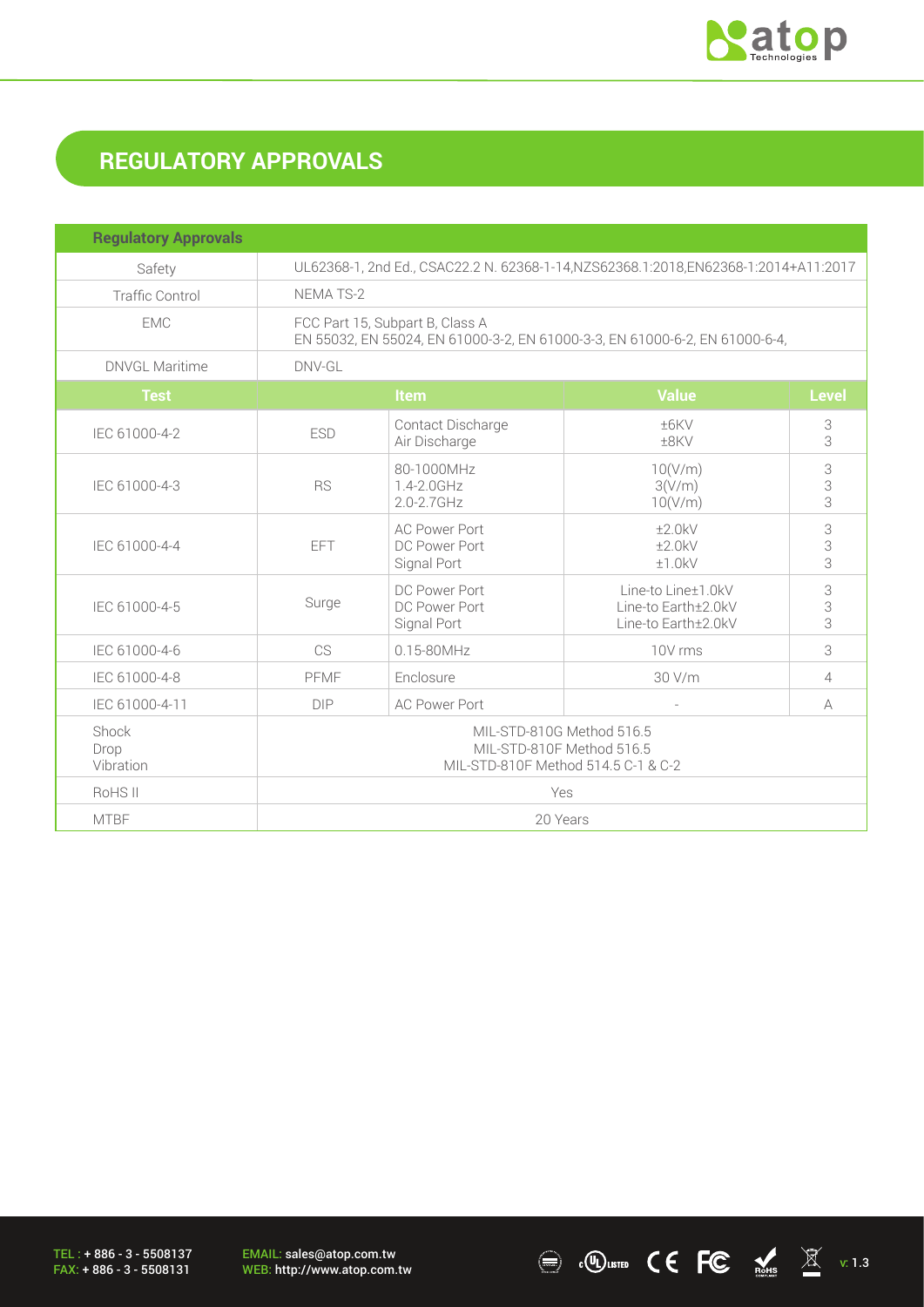

 $\sum_{\text{Rohs}}$   $\sum_{\text{Rohs}}$   $\sum_{\text{Rohs}}$  v: 1.3

## **ORDERING INFORMATION**

| <b>Ordering information</b>           |                    |                                   |                               |                              |                             |                            |
|---------------------------------------|--------------------|-----------------------------------|-------------------------------|------------------------------|-----------------------------|----------------------------|
| <b>Model name</b>                     | <b>Part Number</b> | 10/100/<br>1000 RJ45<br>(non-PoE) | 10/100/<br>1000 RJ45<br>(PoE) | 100/1000<br><b>SFP slots</b> | 1000<br><b>SFP</b><br>slots | 10G<br><b>SFP</b><br>slots |
| EHG7512-410GSFP                       | 1P1EHG75120002G    | 8                                 | ÷.                            | ÷.                           | ÷.                          | $\overline{4}$             |
| EHG7512-4SFP-410GSFP                  | 1P1EHG75120004G    | $\overline{4}$                    |                               | 4                            |                             | $\overline{4}$             |
| EHG7516-410GSFP                       | 1P1EHG75160001G    | 12                                | ÷                             |                              |                             | 4                          |
| EHG7516-4SFP-410GSFP                  | 1P1EHG75160004G    | 8                                 |                               | 4                            |                             | 4                          |
| EHG7516-8SFP-410GSFP                  | 1P1EHG75160007G    | 4                                 | $\sim$                        | 8                            | $\sim$                      | $\overline{4}$             |
| EHG7516-12SFP-410GSFP                 | 1P1EHG75160009G    | $\sim$                            | $\equiv$                      | 12                           | $\sim$                      | $\overline{4}$             |
| EHG7520-410GSFP                       | 1P1EHG75200001G    | 16                                |                               | $\sim$                       |                             | $\overline{4}$             |
| EHG7520-4SFP-410GSFP                  | 1P1EHG75200004G    | 12                                | $\sim$                        | $\overline{4}$               | $\sim$                      | $\overline{4}$             |
| EHG7520-8SFP-410GSFP                  | 1P1EHG75200007G    | 8                                 |                               | 8                            |                             | $\overline{4}$             |
| EHG7520-12SFP-410GSFP                 | 1P1EHG75200008G    | 4                                 | $\sim$                        | 12                           | $\sim$                      | $\overline{4}$             |
| EHG7520-16SFP-410GSFP                 | 1P1EHG7520000AG    | $\sim$                            | $\sim$                        | 16                           | $\sim$                      | $\overline{4}$             |
| EHG7512-4PoE-410GSFP                  | 1P1EHG75120003G    | 4                                 | $\overline{4}$                |                              |                             | $\overline{4}$             |
| EHG7512-4PoE-4SFP-410GSFP             | 1P1EHG75120005G    | $\overline{\phantom{a}}$          | $\overline{4}$                | $\overline{4}$               |                             | $\overline{4}$             |
| EHG7512-8PoE-410GSFP                  | 1P1EHG75120001G    | $\sim$                            | 8                             |                              |                             | $\overline{4}$             |
| EHG7516-4PoE-410GSFP                  | 1P1EHG75160002G    | 8                                 | $\overline{4}$                |                              |                             | $\overline{4}$             |
| EHG7516-4PoE-4SFP-410GSFP             | 1P1EHG75160005G    | 4                                 | $\overline{4}$                | 4                            | $\sim$                      | 4                          |
| EHG7516-4PoE-8SFP-410GSFP             | 1P1EHG75160008G    | $\sim$                            | $\overline{4}$                | 8                            |                             | $\overline{4}$             |
| EHG7516-8PoE-410GSFP                  | 1P1EHG75160003G    | 4                                 | 8                             | $\overline{\phantom{a}}$     |                             | 4                          |
| EHG7516-8PoE-4SFP-410GSFP             | 1P1EHG75160006G    |                                   | 8                             | $\overline{4}$               |                             | $\overline{4}$             |
| EHG7520-4PoE-410GSFP                  | 1P1EHG75200002G    | 12                                | $\overline{4}$                |                              | ÷.                          | $\overline{4}$             |
| EHG7520-4PoE-4SFP-410GSFP             | 1P1EHG75200005G    | 8                                 | $\overline{4}$                | $\overline{4}$               | $\sim$                      | 4                          |
| EHG7520-4PoE-12SFP-410GSFP            | 1P1EHG75200009G    | $\sim$                            | $\overline{4}$                | 12                           |                             | $\overline{4}$             |
| EHG7520-8PoE-410GSFP                  | 1P1EHG75200003G    | 8                                 | 8                             | $\sim$                       |                             | 4                          |
| EHG7520-8PoE-4SFP-410GSFP             | 1P1EHG75200006G    | $\overline{4}$                    | 8                             | $\overline{4}$               |                             | $\overline{4}$             |
| EHG7512-4PoE-4SFP-410GSFP<br>(Marine) | 1P1EHG75120006G    | $\bar{a}$                         | $\overline{4}$                | $\overline{4}$               |                             | 4                          |
| EHG7516-8PoE-410GSFP<br>(Marine)      | 1P1EHG7516000AG    | $\overline{4}$                    | 8                             | ٠                            |                             | 4                          |

TEL : + 886 - 3 - 5508137 FAX: + 886 - 3 - 5508131